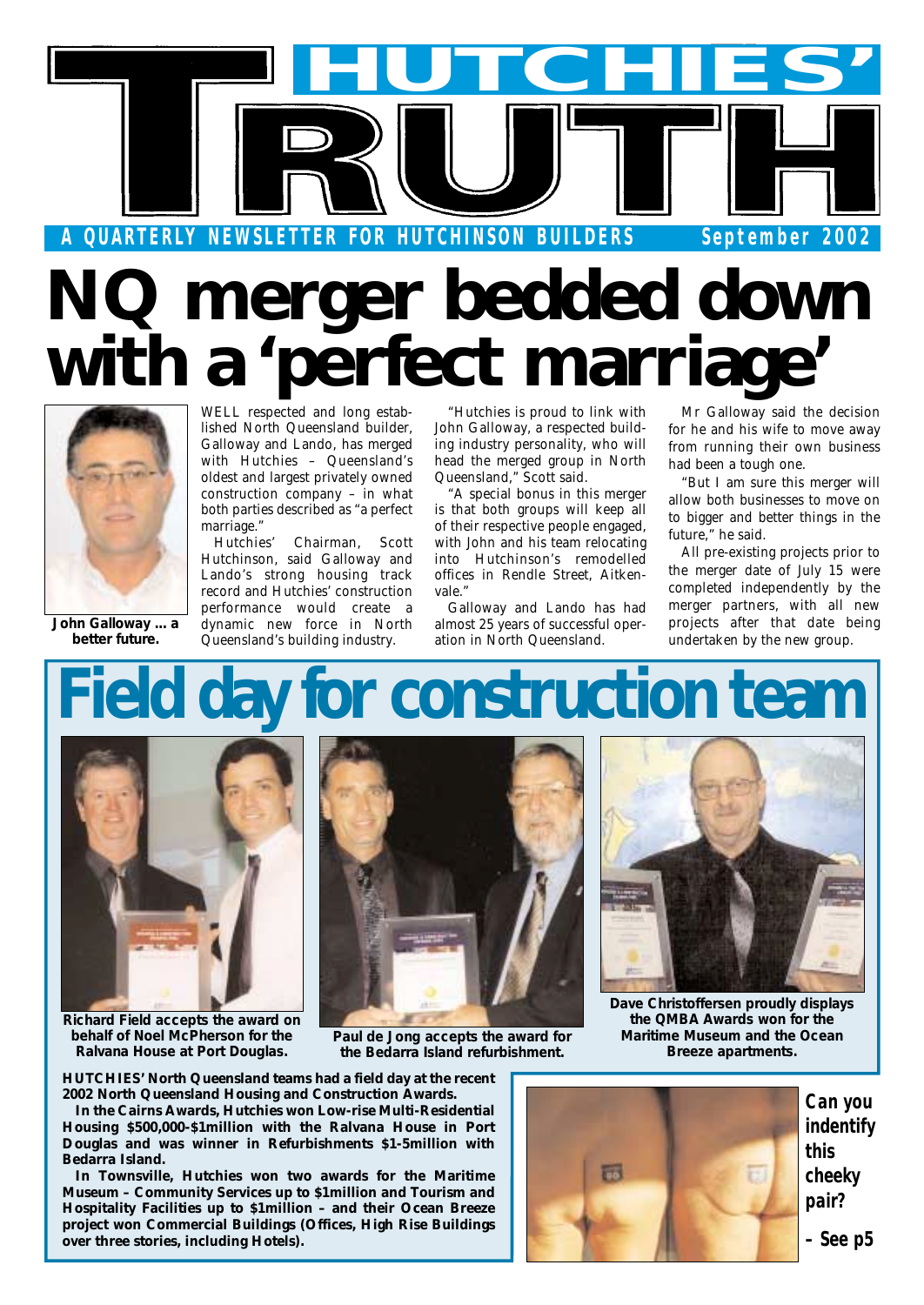# **HUTCHIES' Bright idea to think pink**



*The Broncos' Cheerleaders with site crew.*

HUTCHIES' crew on Leyshon's Regatta Riverside building site were recently, literally, in the pink.

The construction site put its support behind Think Pink Day – a charitable cause, with funds going to the Kim Walters' Choices Program, run by The Wesley Hospital, for patients, families and survivors of breast cancer.

The site was decorated with pink balloons and streamers and workers were invited to wear pink, with prizes for who dressed in the most pink, including a \$100 beer voucher for the nearby Regatta Hotel.

During the day, Kevin Walters, whose

wife, Kim, died of breast cancer, dropped in and brought along the Broncos' Cheerleaders, who signed posters and performed a routine, to say thanks to the site workers for their think pink effort.

Hutchies' workers, dressed in hot pink, slowed commuter traffic to a crawl, drove television crews into a frenzy, and dominated radio traffic reports throughout the day.

The result was a fun day at work, plenty of publicity for Leyshon's Regatta Riverside project and sizeable donations to The Wesley Hospital's breast cancer program.

Well done, gang!

#### **FROM THE CHAIRMAN**

*Builder Developer – "To be or not to be?"*

*Scott Hutchinson*

RECENTLY we have been accused of being a builder/developer and I wish to make clear that we are not, and never will be, developers.

- This is for two reasons:
- 1. We don't want to compete with our clients.
- 2. Builders are generally not good at property development.

At Hutchinson Builders, we use our capital and the strength of our balance sheet to help our clients, but our aim is simply to acquire more building work.

We don't look for sites, tenants or development opportunities and, if they do appear, we refer them to the client we feel is most appropriate.

This allows us to safely focus on building smarter, better and more efficiently.

Greg Quinn's influence since arriving in October has been to drive Hutchies even more into the building trades (not just managing them), to get better quality and efficiency.

At Hutchies we believe that our clients, our industry, our company and company members are best served if we all stick to what we do best. *— Scott Hutchinson, Chairman.*

### **Praise for quiet achievers**

**THE following was published in the Toowoomba Chronicle, giving Hutchies' team a pat on the back.**

**"I live at Aldersgate Court and I must give credit to the workers, who are building the new police station. They start work early in the morning and finish late afternoon. The tenants at Aldersgate Court never hear them at work and we must compliment them on the good job they are doing. Hutchinson, take a bow."**

*— Peg McCormick, Toowoomba.*



*A successful transformation from an unused building to a current "state of the art" electrical showroom in Toowoomba. Hutchies work involved an upgrade of the building structure and services to meet the stringent standards and requirements of the current building classifications.*



*Kevin Walters celebrates with the winners of the Think Pink competition – the Elliot & Taylor Reinforcing crew. Left to right: Kevin Pamfrett, Kevin Walters, Paul Grey and Brian McPherson.*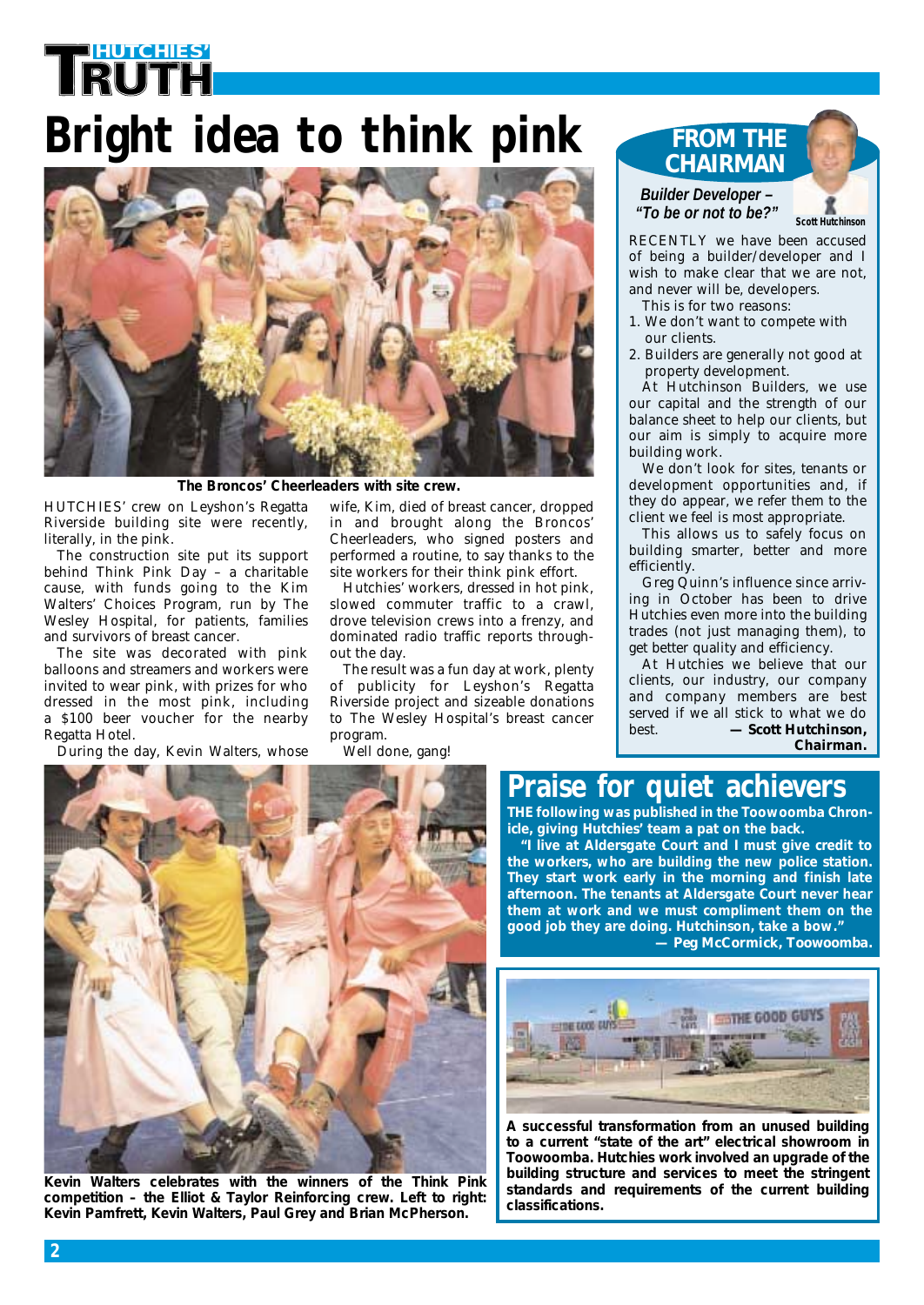



### **Young Hutchies' ambassadors head for Townsville**

HUTCHIES' North Queensland exposure increased dramatically when the Brisbane South (Under 13) Junior Rugby Union team competed in the State Championships in Townsville.

The Brisbane South contingent of 22 was fitted out with Hutchies' shirts for the trip North.

*LEFT: Hutchies' young ambassadors sporting their new shirts.*

# **Ider on fire to match developer's high standard**

HUTCHIES' reputation of high standards in construction has helped win a contract for a new \$30 million prestigious highrise on the Gold Coast.

Windsong is a 15-level luxury, residential tower in Marine Parade, Labrador, which has enjoyed strong off-the-plan sales, with 60 per cent of the building sold since its release in April.

Windsong Developments principal, Peter Wood, said a great deal of thought and planning had gone into every aspect of Windsong and it had been imperative to secure a builder, who would deliver a

similarly high standard in terms of construction.

"We have a high quality product, which has been enthusiastically received by the marketplace and we now have a builder with a proud reputation for quality and attention to detail," Mr Wood said.

Hutchies' Chairman, Scott Hutchinson, said the company was looking forward to being part of the Windsong development team.

"We have a very professional and experienced Windsong crew, who will ensure we deliver the quality and standards demanded by Peter Wood," he said.

Windsong, which overlooks parkland and the Broadwater, embraces the Queensland lifestyle, with large, shuttered verandahs designed to allow cooling breezes to flow through the apartments.

As well as the usual amenities such as gymnasium, lap pool, spa and indoor/outdoor barbecue area, Windsong has a summerhouse with a craft room, featuring potter's wheel and kiln, artist's easel, sewing machine and woodwork bench.



# **Ideal job for Goanna Gundy**

AL Gundy's knowledge of Australian fauna and flora came in handy on a Hutchies' job out Winton way recently, when the call came for someone to catch and release a giant goanna.

"Crocodile" Gundy, as he is known, was given the job and, having grown up as a member of the Wakka Wakka tribe at Cherbourg, made easy work of it.

Al could have earned the new title, Goanna Gundy.

Al said an old uncle, Lenny Duncan, had taught him to hunt.

"On weekends Lenny would take me hunting for witchity grubs, fishing for freshwater yabbies or looking for duck and turtle eggs. If it rained, we would go looking for sap out of a particular gum tree, which we would boil with sugar to taste like lollies," Al explained.

Al has passed his knowledge of bush tucker and survival on to the Boy Scout movement.

*LEFT: Al Gundy takes care of a small problem on site at Winton.*

When Al left school he went to work as a jackeroo, then joined the building game through demolition work.

He started with Hutchies eight years ago on the refurbishment of the Treasury Casino and, although he has had job offers from other contractors, Al says they can't match Hutchies – particularly the social club outings.

"I enjoy being a builder's labourer, because of the variety of jobs and the different places it takes me," Al said.

Al's recent project was at Winton, where his goanna handling skills came to the rescue.

"I recommend Winton to everyone. Stop in and have a look around. You'll be amazed at the land, places, people and animals there," Al said.

"I really enjoyed it, thanks to Lionel, our site foreman, who is a local and knows what's around the area and also thanks to Peter Stockham, the local Council overseer, who helped us on the job at Winton."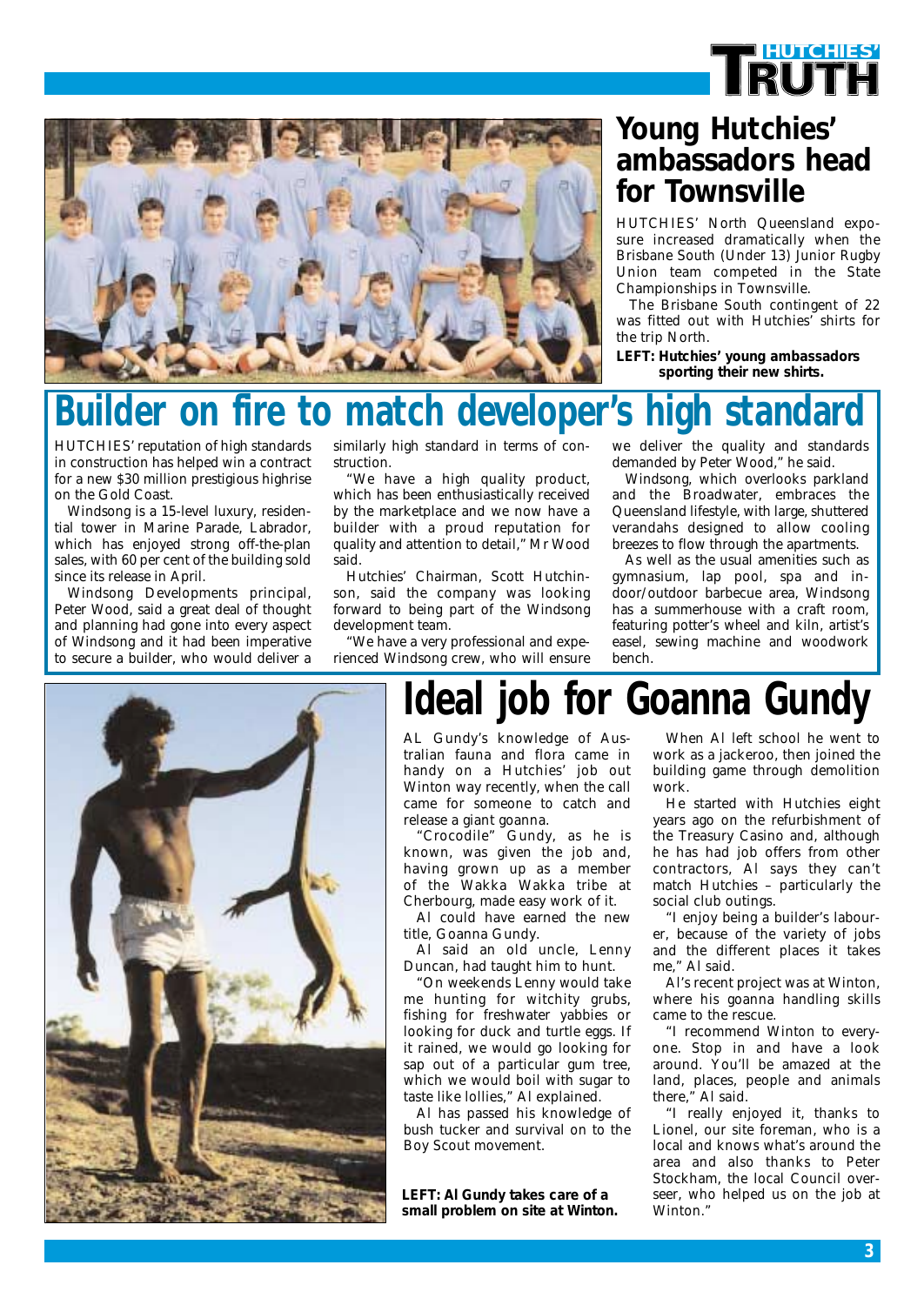



# **Chain reaction of celebration**

HUTCHIES' recent 90th anniversary set off a chain reaction of celebrations throughout Queensland and in northern New South Wales.

In Toowoomba, it was a double celebration, with the anniversary coinciding with completion of major works on the \$4million Suncorp-Metway call centre on the corner of Margaret and Kitchener Streets. More than 300 people will work in the new call centre.

Hutchies is also working on the new \$9million police station in Hume Street, Toowoomba. Speaking at the celebrations, Chairman, Scott Hutchinson, said the company's traditional work in Toowoomba was government and tender work.

"In Brisbane our role is very much in private sector developments and we are on the lookout in Toowoomba to help developers with their building projects," he said.

*In Toowoomba, Hutchies' Managing Director, Greg Quinn, joins Penny and Mark Dalton to celebrate Hutchies' 90th anniversary and completion of works on the new Suncorp-Metway call centre (top).*



*Hutchies' 90th anniversary spilt over the border to Ballina, northern NSW where, from left, Wayne Cullen, Paul Hart, and Scott Hutchinson joined Developer/Hotel owner, Chris Condon, the Honourable Deputy Mayor, JB Felsch, and the Honourable federal National party member for Page, Ian Causley in the celebrations.*



*In Townsville, Robert Weymouth and wife, Cathy, joined Eric Lollo, Justine Murray, and Jack Hutchison to celebrate the 90th anniversary in tropical style.*

### **Down the aisle again with new \$10m shopping centre**



*Scott Hutchison with Brian Griffin on site at Narangba Valley Shopping Centre.*

HUTCHIES and Forest Ridge developer, Heritage Pacific, are completing another major project together – the \$10million Narangba Valley Shopping Centre.

The relationship between Hutchies and Heritage Pacific began with construction of Burpengary Plaza, north of Brisbane, and continued with a Woolworths supermarket in Hervey Bay, and then the redevelopment of the West End Markets site into an integrated urban village all with a combined value of \$75 million.

Heritage Pacific's Retail/Commercial Director, Brian Griffin, described Hutchies as " somewhat of an expert in supermarket based retail developments."

"It made good commercial sense to continue with what has proved to be a winning combination in the retail aisles," he said.

A Woolworths supermarket will cover 2000 square metres and 11 supporting retail tenancies will total 1000 square metres in the new Narangba Valley Shopping Centre.



*Hutchies plumbers, Kenny Green and Conan Dunstan, who worked on the Narangba site.*



of South African boxer, Roland Francis, when he clashed with Australian, Arama Tabuai, in the international super middleweight boxing clash recently at the Greek Club.

Fight hostesses wore the g-strings beneath their see-through outfits between bouts, ensuring Hutchies plenty of free exposure.

*LEFT: South African boxer, Roland Francis, in traditional dress. RIGHT: Fight hostess with traditional Hutchies g-string.*

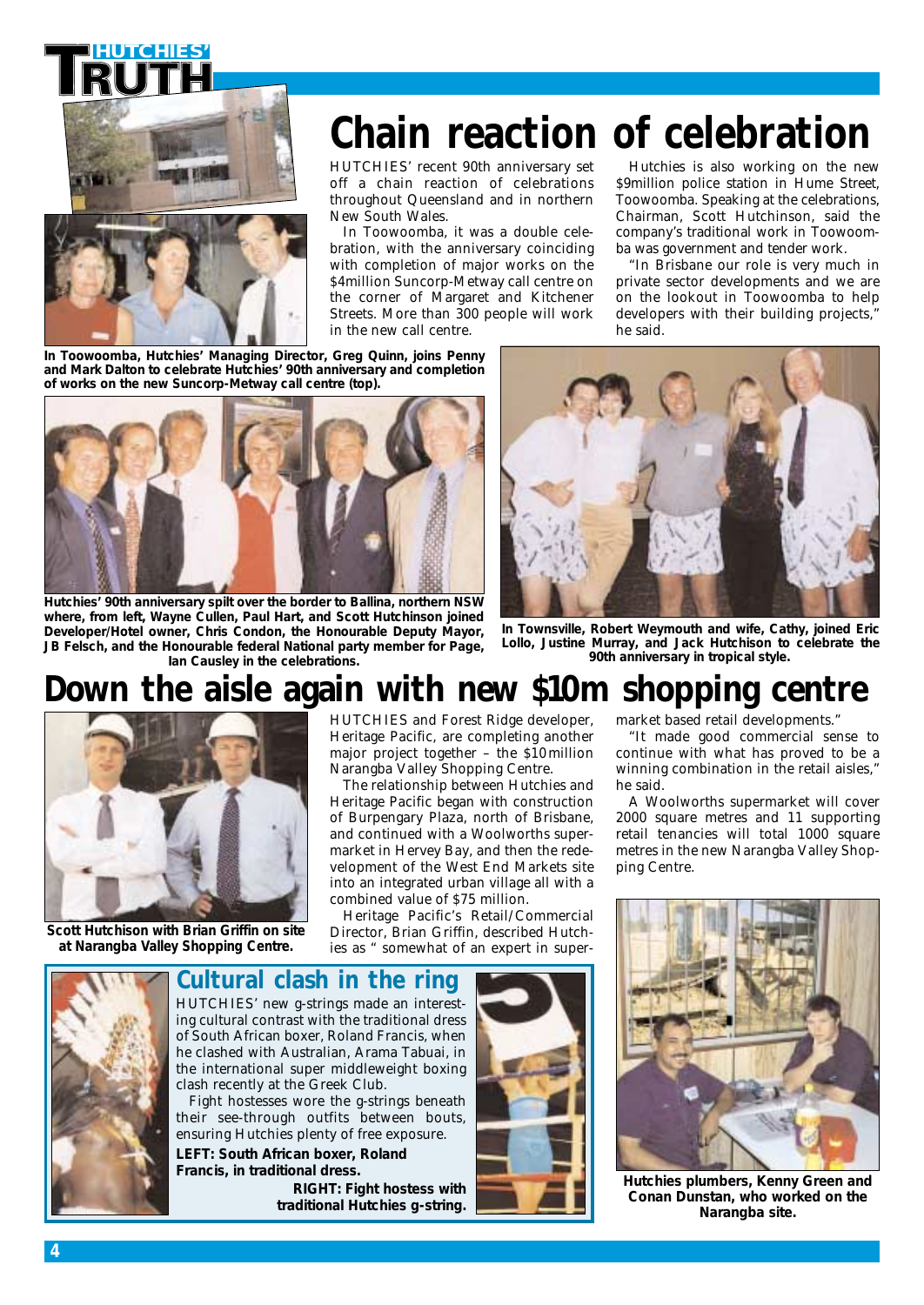





# **Naked truth always a winner**

THIS anonymous entry "Naked Truth" receives first prize for originality in the Travelling Undies competition.

If anyone can identify the owners of the tattoos, let us know, so much needed prizes of undies and g-string can be forwarded urgently.

As runners up, **Martin Spinks** *(top right)* took advantage of the Consolidated Properties trip to the Bledisloe Cup in New Zealand to win himself a prize. The name of the boat *"Thrills"* says it all.

And **Wayne Cullen** and *Ms Mermaid Ballina,* **Kelly Homes,** *(right),* made an ideal couple at Hutchies' 90th anniversary celebrations at Ballina.

Wayne looks like he's about to be led up the garden path ... again!



### **Shane and Regina tie the knot**

*HUTCHIES' Shane Tyson recently tied the knot with his fiance, Regina. The wedding party is shown here posing for formal photographs prior to the reception.*



### **Blind athlete on the road to Athens**

THE generosity of Hutchies' staff and contractors is helping blind, elite athlete, Gerrard Gosens, realise a dream to compete in the 2004 Athens Paralympic Games.

Gerrard, 30, is Executive Officer of the Queensland Paralympic Committee and has a string of personal, academic and sporting achievements to his credit, including Young Queenslander of the Year.

Staff and contractors recently attended a fundraiser for Gerrard at the Regatta Hotel to help him on his way to Athens.



*Young champions, Werner Botha (left) and Josh Robinson (right), are shown with the Australian Middle Distance Track and Field Coach, Roy Rankin, along with Hutchies' sponsorship cheques to help them on their way to Olympic gold.*

# **Jump start**

HUTCHIES recently gave a jump start to two champion young Australian athletes with their hearts set on Commonwealth and Olympic gold.

Werner Botha and Josh Robinson are only 16 years old, but both are considered the best in Australia in their respective disciplines in the Under 20 division.

Both are state champions and recently represented Australia at the World Junior Athletics Championships in Jamaica as part of their long run to the 2004 Olympics in Athens.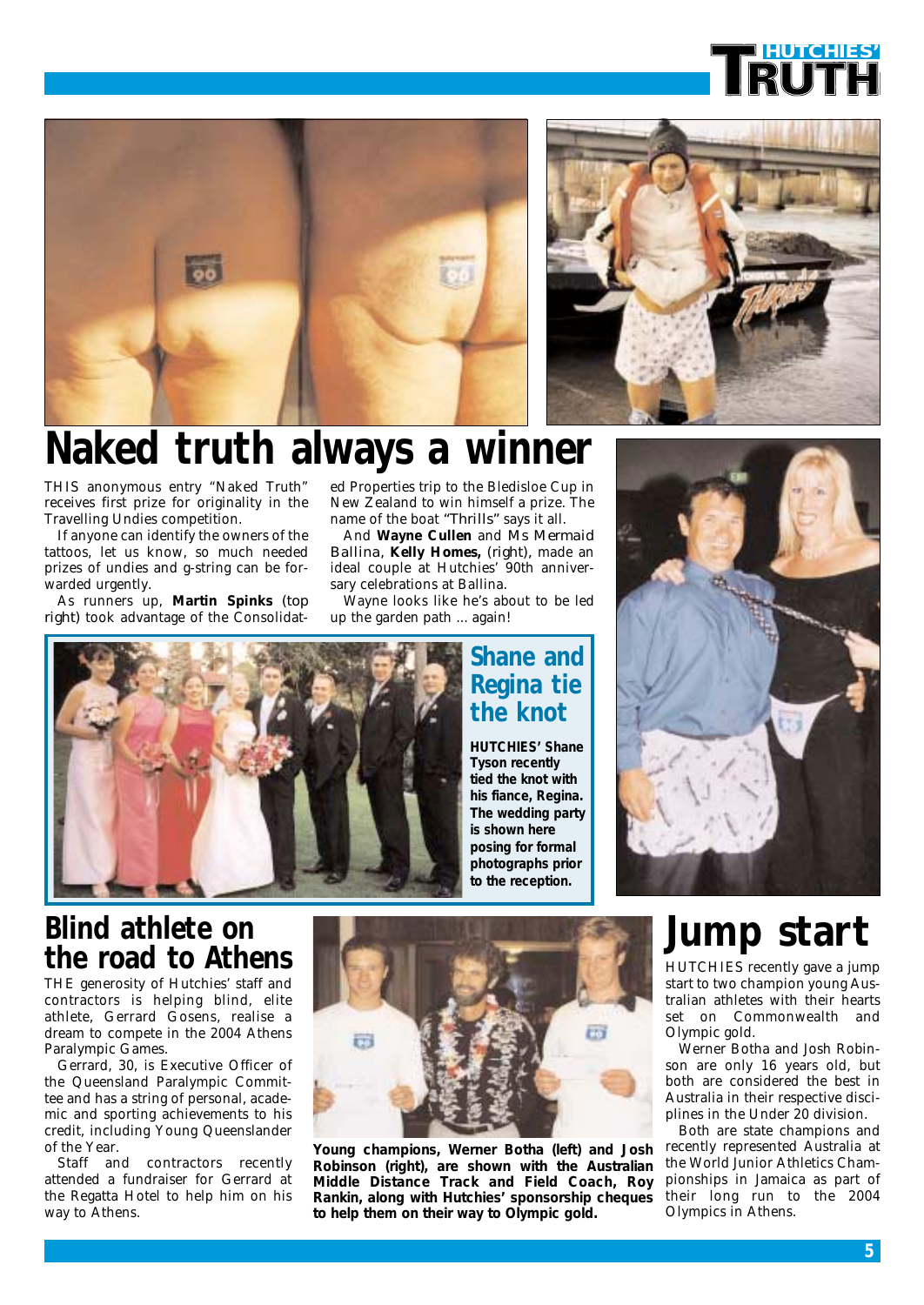

#### *Windsong Apartments - Labrador* An 18 level unit development and two storey town houses including unit facilities – project value

| \$14,452,000 plus GST.                               |
|------------------------------------------------------|
| Hutchies Project Manager: Vaughan Thomas             |
| Hutchies Administrator: Robert Archibald             |
| Hutchies Foreman: Bob Wheeler                        |
| Hutchies Supervisor: Paul Hart                       |
| Hutchies Cost Planner: Mike Crossin                  |
| Project Mngr Consultant Firm: APP Consultants -      |
| Adam Castro                                          |
| Architect Firm: Greenway Architects -                |
| Peter Hoskings                                       |
| Structural / Civil Eng. Firm: Robert Bird & Partners |
| - Ian Gill                                           |
| Quantity Surveyor Firm Millvast - Peter              |
| Longsdale & TBA 0                                    |
| Mech & Elect Eng Firm: BCA - Ted Wheel               |
| Hydraulic Engineering Firm: Guthrie Associates -     |
| <b>Andrew Guthrie</b>                                |

#### *Citigate Stage II*

Valued at \$6,150,000 – three level multi-function office block.

| Hutchies Project Manager: Searle Balladone          |                   |
|-----------------------------------------------------|-------------------|
| Hutchies Administrator: Sam Mangano                 |                   |
| Hutchies Foreman: Matt Hutton                       |                   |
| Project Mngr Consultant Firm: Project Strategies -  |                   |
|                                                     | Geoff Cunningham  |
| Architect Firm: Woods Bagot -                       |                   |
|                                                     | Kieran Gait       |
| Structural Engineering Firm: Robert Bird & Partners |                   |
|                                                     | - Dave Hargreaves |
| Civil Engineering Firm: BRW - Bruce                 |                   |
|                                                     | Williamson        |
| Mech & Elect Eng Firm: Lincolne Scott - Kevin       |                   |
|                                                     | Shepherd          |

#### *Woolstore Refurbishment*

Valued at \$22m – Construction of 167 residential apartments in the existing "Elder Smith Woolstores" at Macquarie St, Teneriffe.

| Hutchies Project Manager: Searle Balladone        |                     |
|---------------------------------------------------|---------------------|
| Hutchies Administrator: Kris Leck                 |                     |
| Hutchies Foreman: Michael Byrne                   |                     |
| Client Firm: Meridian                             |                     |
|                                                   | Constructions P/I - |
|                                                   | Russell McCart /    |
|                                                   | Simon McGuire       |
| Architect Firm: Fairweather Prospects             |                     |
|                                                   | - Chris Chetham /   |
|                                                   | Jason Hedges        |
| Structural Engineering Firm:. . Morgan Consulting |                     |
|                                                   | Engineers - James   |
|                                                   | Thomas              |
| Mech & Elect Eng Firm: Medland Mitropoulos        |                     |
|                                                   | - Peter Mitropoulos |

#### *Brisbane Boys College Grandstand & Pavillion*

Valued at \$1,230,300 – New grandstand and pavilion.

| stanu anu pavinon.                                  |
|-----------------------------------------------------|
| Hutchies Project Manager: Barry Butterworth         |
| Hutchies Administrator: Brent Nowland               |
| Hutchies Foreman: Glen Houghton                     |
| Project Mngr Consultant Firm: Burling Brown & Part- |
| ners - Bruce Shewan                                 |
| Architect Firm: Burling Brown & Part-               |
| ners - Bruce Shewan                                 |
| Structural Engineering Firm: . Alexandra Brown &    |
| Cambridge - Bob                                     |
| Cambridge                                           |
| Civil & Hydraulic Eng Firm: McKandry Rein           |
| Peterson                                            |
| Mech & Elect Eng Firm: Cushway Blackford &          |
| Associates                                          |

#### *Morningside Office and Warehouse Development*

Valued at \$3.5m. 455 Lytton Road, tilt panel construction – East Gate Pty Ltd

| Hutchies Project Manager: Len White                 |          |
|-----------------------------------------------------|----------|
| Hutchies Administrator: Wayne Fox                   |          |
| Hutchies Foreman: Michael Tickner                   |          |
| Architect Firm:Powe Architects -                    |          |
|                                                     | Len Powe |
| Structural Engineering Firm: Larkin Teys Consulting |          |

#### **JOBS UPDATE**

#### *with* Barry Butterworth

#### *Gosford Centre Link*

| New Centre Link office for New Eng-                                                                           |
|---------------------------------------------------------------------------------------------------------------|
| land Properties valued at \$3.5m                                                                              |
| Hutchies Project Manager: Len White                                                                           |
| Hutchies Administrator: James Foreman                                                                         |
| Hutchies Foreman: Don Lindo                                                                                   |
| Architect Firm:Team Design Australia                                                                          |
| Structural Engineering Firm:. . Cardno MBK                                                                    |
| $O(1.31)$ From the continues $P(1, 1, 1)$ and $P(2, 1, 1)$ and $P(3, 1, 1)$ and $P(4, 1, 1)$ and $P(5, 1, 1)$ |

*Civil Engineering Firm: . . . . . .* Barry Webb & Associates

#### *Mombassa*

#### Retail development at Indooroopilly for Consolidated Properties

*Hutchies Project Manager: . . .* Len White *Hutchies Administrator: . . . . .* Dave Smythe *Hutchies Foreman:. . . . . . . . .* Syd Britton *Project Mngr Consultant Firm:* Neil McEvoy *Architect Firm:. . . . . . . . . . . .* Colin Loel *Structural Engineering Firm:. .* Lambert & Smith *Civil & Hydraulic Eng Firm: . .* Chilton Woodward *Mech & Elect Eng Firm: . . . . .* James Design

#### *Crazy Clarks*

Valued at \$2,250,000 – 5000m2 extension to Crazy Clarks' warehouse.

*Hutchies Project Manager: . . .* Len White *Hutchies Administrator: . . . . .* Dave Smythe *Hutchies Foreman:. . . . . . . . .* Terry Wilson *Project Mngr Consultant Firm* Quad Consulting – Ken Fraser

#### *Narangba Valley Shopping Centre*

2000m2 Woolworths shopping centre and 10 specialty shops. Tilt panel construction with large carpark area (approx 200 bays). Project valued at \$4.3m.

| Hutchies Project Manager: Searle Balladone         |
|----------------------------------------------------|
| Hutchies Administrator: Joshua Sim                 |
| Hutchies Foreman: Darrell Gersekowski              |
| Hutchies Cost Planner Paul David                   |
| Architect Firm: Cottee Parker                      |
| Structural Engineering Firm:. . Whybird & Partners |
| Design Team:  Whybird & Partners                   |
| Quantity Surveyor Firm John Goss Projects          |
| Electrical Firm: Q Electrical                      |
|                                                    |

#### *Hutchinson Builders – new office – Toowong*

| Valued at \$4m - New office building.     |
|-------------------------------------------|
| Hutchies Project Manager: Len White       |
| Hutchies Administrator: Wayne Fox         |
| Hutchies Foreman: Michael Tickner         |
| Architect Firm:Lambert & Smith            |
| Structural Engineering Firm: . McWilliams |
| Civil & Hydraulic Eng Firm: McWilliams    |
| Mech & Elect Eng Firm: James Design       |

#### *Chateau Nursing Home*

Valued at \$2.8m – Extension and refurbishment of the existing nursing home with limited site access keeping the centre running at all times during the project.

| Hutchies Administrator: Russell Fryer              |
|----------------------------------------------------|
| Hutchies Foreman: lan Partridge                    |
| Hutchies Cost Planner John Gaggin                  |
| Architect Firm: Botta Robertson Group              |
| - Ton Jaucian                                      |
| Structural Engineering Firm: . Lawenstein & Stumpo |
| Civil & Hydraulic Eng Firm: Acon Consultants       |
| Mech & Elect Eng Firm: Wallis & Sprat Pty Ltd      |
|                                                    |
|                                                    |

| apartment tourist development situ-<br>ated on the Richmond River in<br>Ballina incorporating an under-<br>ground carpark. The basement is to<br>be constructed below the water table.                             |
|--------------------------------------------------------------------------------------------------------------------------------------------------------------------------------------------------------------------|
| Hutchies Project Manager: Alex Seydel<br>Hutchies Administrator: Brett Smith<br>Hutchies Foreman: Peter Barnett<br>Hutchies Supervisor: Paul Hart<br>Architect Firm: LBP Partnership - lan<br>Logan / Michael Bald |
| Structural Engineering Firm: . Ardill Payne &<br>Partners - Graeme<br>McKenzie<br>Civil & Hydraulic Eng Firm: Ross Wilkinson &<br><b>Associates - Ross</b><br>Wilkinson                                            |
| Mech & Elect Eng Firm: Barry Webb & Associ-<br>ates Old Pty Ltd -<br><b>Barry Webb</b>                                                                                                                             |
| Duncan Thompson Stand Upgrade                                                                                                                                                                                      |
| Valued at \$2.2m - Extension and<br>refurbishment of existing grandstand.                                                                                                                                          |
| Hutchies Project Manager: Paul Hart<br>Hutchies Administrator: Craig Simpson<br>Hutchies Foreman: Martin Penfound<br>Project Mngr Consultant Firm Sinclair Knight Merz -<br><b>Brian Sizer</b>                     |
| Architect Firm: P.R. Wilkes & Associ-<br>ates - Peter Wilkes<br>the contract of the contract of the contract of the contract of the contract of the contract of the contract of                                    |

*Riverside Apartments – Ballina* Valued at \$11.2m – Mixed retail and



#### *James Cook Uni – Cairns*

Valued at \$7.3m – Science building fitted out with full laboratories for biology, chemistry, phycology and alcohol testing. Roof sheeting installed in July. *Hutchies Project Manager: . . .* Richard Field *Hutchies Administrator: . . . . .* Paul York *Hutchies Supervisor: . . . . . . .* Peter Singleton **Hutchies Cost Planner** . *Architect Firm:. . . . . . . . . . . .* Powe Graham & Dempsey *Structural Engineering Firm:. .* MMW Chapman *Quantity Surveyor Firm . . . . .* Rider Hunt *Electrical Engineering Firm: . .* SPA Consultants

#### *St Thomas Mareeba*

Valued at \$600,000 – three new classrooms and admin area refurbishment. Noel McPherson, who with this job completes a year's work in Mareeba on the RSL and St Thomas', now moves to Charters Towers, proving just how mobile Hutchies is in Northern Queensland.

| Hutchies Project Manager: Richard Field |
|-----------------------------------------|
| Hutchies Administrator: Paul York       |
| Hutchies Foreman: Noel McPherson        |
| Hutchies Cost Planner Richard Field     |
| Architect Firm: McElroy Morrison        |
| Pierce                                  |

#### *Westbrook Shops*

| $\cdots$                                                           |
|--------------------------------------------------------------------|
| Valued at \$800,083 - Convenience<br>Centre.                       |
| Hutchies Project Manager: Paul Hart                                |
| Hutchies Administrator: Craig Simpson                              |
| Hutchies Foreman: Lance Biddle                                     |
| Architect Firm:Joanne Gill Architect -<br>Joanne Gill              |
| Structural Engineering Firm: . D&L Shaw Consulting<br>- David Shaw |
| Civil & Hydraulic Eng Firm: D&L Shaw Consulting<br>- David Shaw    |
| Electrical Engineering Firm: SPA Consultants                       |

#### *Rivers Edge Apartments*

Valued at \$9,950,000 – 52 units and two townhouses.



*Rat, Howsey and Noel at work on St Thomas' School, Mareeba.*



*ABOVE: Wayne Fox, Damien Berkett and Keith Mackleshaw at the George Street Backpackers roof wetting.*

*LEFT: Greg Willems at the Audi roof wetting.*

| Hutchies Project Manager: Julian French             |                     |
|-----------------------------------------------------|---------------------|
| Hutchies Administrator: Anthony Sandow              |                     |
| Hutchies Foreman: Wayne Evans                       |                     |
| Hutchies Supervisor: Robert McAneney                |                     |
| Project Mngr Consultant Firm: Project Strategies    |                     |
|                                                     | Australia Pty Ltd - |
|                                                     | Lloyd Dunn          |
| Architect Firm: Cox Rayner                          |                     |
| Structural Engineering Firm: . McWilliams Engineers |                     |
| Civil & Hydraulic Eng. Firm: McWilliams Engineers   |                     |
| Quantity Surveyor Firm: Rider Hunt                  |                     |
| Electrical Engineering Firm: Norman Disney &        |                     |
|                                                     | Youna               |

#### *Australian College of Tropical Agriculture*

Valued at \$1,250,000 – New and refurbished dormitories. The refurbishment of the existing two-storey dormitory provides the students with an upgraded living quarters, fitted out with common room and kitchens on both floors and totally refurbished bathrooms on each floor. The new brick veneer dorms include six new buildings, which will house two students per building with a shared bathroom in the middle. The seventh building acts as a common room for the new dorms, which includes a new kitchen and Internet and television rooms. These new dorms are designed to be able to provide accommodation for visitors and conferences when students are on holidays.

| Hutchies Project Manager: Robert Weymouth   |               |
|---------------------------------------------|---------------|
| Hutchies Administrator: Ben Priest          |               |
| Hutchies Foreman: Neil Berry                |               |
| Architect Firm: Woodhead                    |               |
|                                             | International |
| Structural Engineering Firm:. . GHD Pty Ltd |               |
| Civil & Hydraulic Eng Firm: GHD Pty Ltd     |               |
| Electrical Engineering Firm: GHD Pty Ltd    |               |
|                                             |               |

#### *Alan Sherriff Substation*

Substation to serve and reinforce the existing service to the Mt Louisa/Thuringowa areas. Valued at \$837,346.

| Hutchies Project Manager: David Christoffersen  |            |
|-------------------------------------------------|------------|
| Hutchies Administrator: David Christoffersen    |            |
| Hutchies Foreman: Noel O'Brien                  |            |
| Hutchies Cost Planner:. Robert Weymouth         |            |
| Project Mngr Consultant Firm: Ergon Energy      |            |
| Architect Firm: Robley, Hall & Dunlop           |            |
| Structural / Civil Eng. Firm: L. C. Johnstone & |            |
|                                                 | Associates |
|                                                 |            |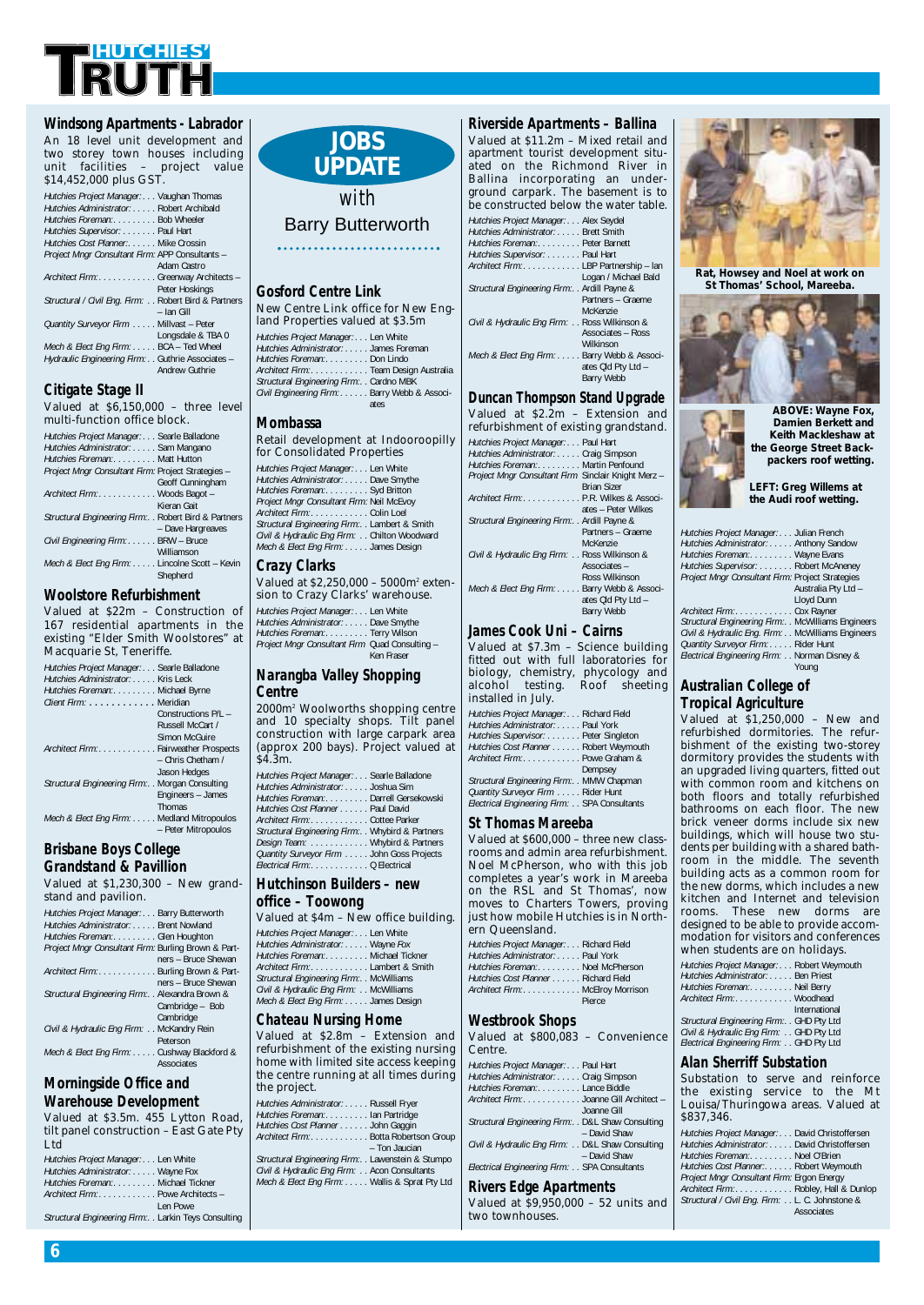# **HUTCHIES'**



A HERD of life-size, multi-coloured cows is roaming around Queensland for the next six months to raise \$1 million for the Leukaemia Foundation. **Cows on parade**

Cows On Parade is an urban artscape project, which stampeded to success in Europe and the United States before coming to Australia.

Companies buy a blank cow and commission an artist to turn it into art, such as a blonde Moo-rylin Munroe. Hutchies have one in the herd titled *Cowstruction* (pictured above), painted by Jodie Ranger and Genevive Staines.

The work features a crane working above the city skyline. The theme is that the *"sky's the limit"* to what Hutchies can build and achieve in client satisfaction.

#### **Greg's visit gives students a look at the real world...**

**HUTCHIES' Managing Director, Greg Quinn, recently received encouraging feedback from St Laurence's College, South Brisbane, following a visit, where he gave students a perspective of work in the real world. School Principal, Ian McDonald, reported Greg's visit had generated significant activity.**

**Increased numbers of students visited the Careers Room, seeking information about courses and training, and others approached the College's industry liaison person, seeking assistance to gain work experience and to explore traineeship possibilities.**

**The good news is that Greg's visit prompted students' thinking, discussion and planning.** 

### **Pedal power conquers the Outback**



*Vince Corry and his pedal partners arrive at Gulf of Carpentaria after a*

BIKE-RIDING fanatic, Vince Corry, of Blades Project Services, can be seen most mornings cycling around the streets of Brisbane, but, recently, he took a holiday – and rode from Central Queensland to the Gulf of Carpentaria.

Strangely, Vince said he had the best time of his life!

Vince assembled a party of four, including his wife, and took part in the annual Gidgee to Gulf bike ride, which travelled from the famed Combo Waterhole to Karumba, raising money along the way for School of the Air and the Royal Flying Doctor Service.

The trip involves hundreds of bike riders and took a week.

But they do it in style, with semitrailers full of food and cold drinks, nightly campsites and plenty of entertainment, including a talent quest, visit to the Walkabout Hotel, sports events and Outback under the Stars concert.

Vince's party wore Hutchies' undies, g-strings and shirts to help spread the word throughout the West.



*KEY to success ... Hutchies' move into house construction has reached a major milestone in June with completion and sale of their first spec home at Casuarina Beach, designed by architect, Frank Stewart. Scott Hutchinson was there to congratulate the buyers, Brendan and Vesna Wallington, and hand over the keys to their new home.*

## **River Edge development leads the way in sales and urban renewal**

JULIAN French, Hutchies' Project Manager for River Edge, a prestige development by Urban Properties, at Bulimba on the Brisbane River, can't believe his luck to be working in such an ideal riverfront location.

"Coming to work everyday at a site with views like this makes work so much more enjoyable – and easier," Julian said.

But, because of the public demand for the property, Julian doesn't get a great deal of time to gaze around.

River Edge recorded staggering sales in excess of \$20 million off the plan – with sales totalling \$7.3 million in a single day.

The \$150 million River Edge project will lead the way as the first riverside residential development in a massive 6.662 hectare master planned community.

It will be part of the largest low density urban renewal project in Brisbane's history.

River Edge continues the Brisbane City Council's vision to encourage low density development in areas that were previously under-utilised industrial zones.

In terms of capital growth, Bulimba is ranked as Brisbane's number one suburb by Matusik Property Insights, experiencing capital growth of more than 16% per annum for the past five years and accelerating to an extraordinary growth rate of 30% in the past 12 months.

River Edge's proximity to the Bulimba Ferry is acknowledged by Matusik as a reason for the project's popularity.

Ferry terminals are in aesthetically pleasing surroundings – waterfront locations, while also having the added benefit of transport on tap.

Getting away from the facts and figures, there is a romantic appeal about ferry travel. For many people, ferries are an enjoyable way to commute.